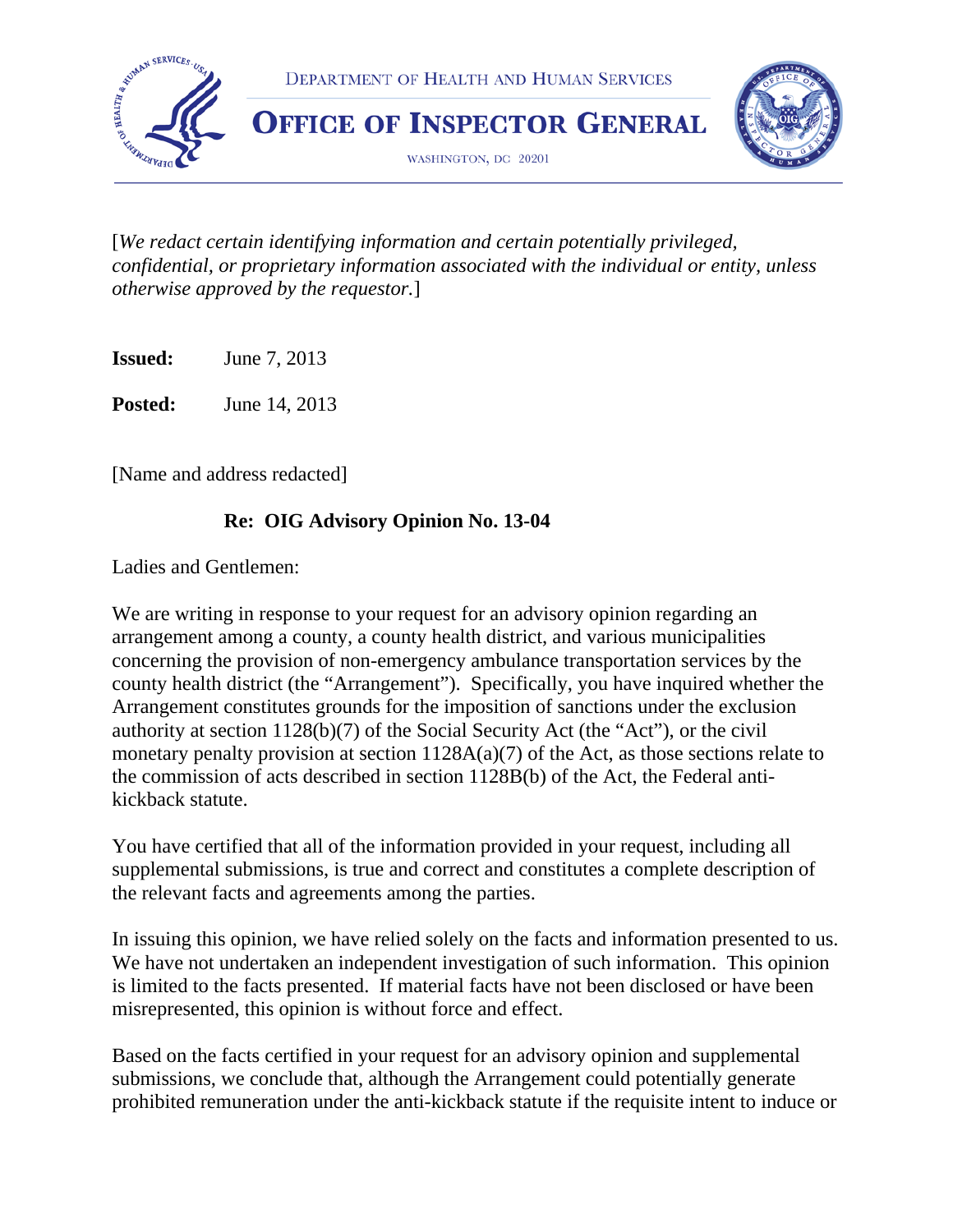reward referrals of Federal health care program business were present, the Office of Inspector General ("OIG") will not impose administrative sanctions on [name redacted] under sections 1128(b)(7) or 1128A(a)(7) of the Act (as those sections relate to the commission of acts described in section 1128B(b) of the Act) in connection with the Arrangement. This opinion is limited to the Arrangement and, therefore, we express no opinion about any ancillary agreements or arrangements disclosed or referenced in your request for an advisory opinion or supplemental submissions.

This opinion may not be relied on by any persons other than [name redacted], the requestor of this opinion, and is further qualified as set out in Part IV below and in 42 C.F.R. Part 1008.

# **I. FACTUAL BACKGROUND**

## **A. The Parties**

[Name redacted] (the "County") is a political subdivision in the State of [state name redacted] (the "State") and is the requestor of this advisory opinion. The cities of [city name redacted], [city name redacted], [city name redacted], [city name redacted], and [village name redacted] (each, a "City" and collectively, the "Cities") are located within the County. The County and the Cities have general authority under State law to provide for the health and welfare of persons within their boundaries.

[Name redacted] (the "Health District") was created pursuant to State law by the County, seven cities (including some of the Cities), and a water district more than 40 years ago. The Health District is a non-taxing governmental entity under State law. The Health District operates a federally qualified health center (the "Clinic") that provides primary care, counseling, and dental services for the County's residents.<sup>1</sup> The Health District also acts through one of its divisions, [name redacted], to provide certain services, including non-emergency ambulance transportation services ("Non-Emergency Transports"). The County certified that the Arrangement does not involve the transport of any patients to the Clinic or to any other facility owned or operated by the Health District, the County, or the Cities.

 $<sup>1</sup>$  The Clinic, which maintains two sites, is operated by a separate board of directors and is</sup> not a party to the Arrangement.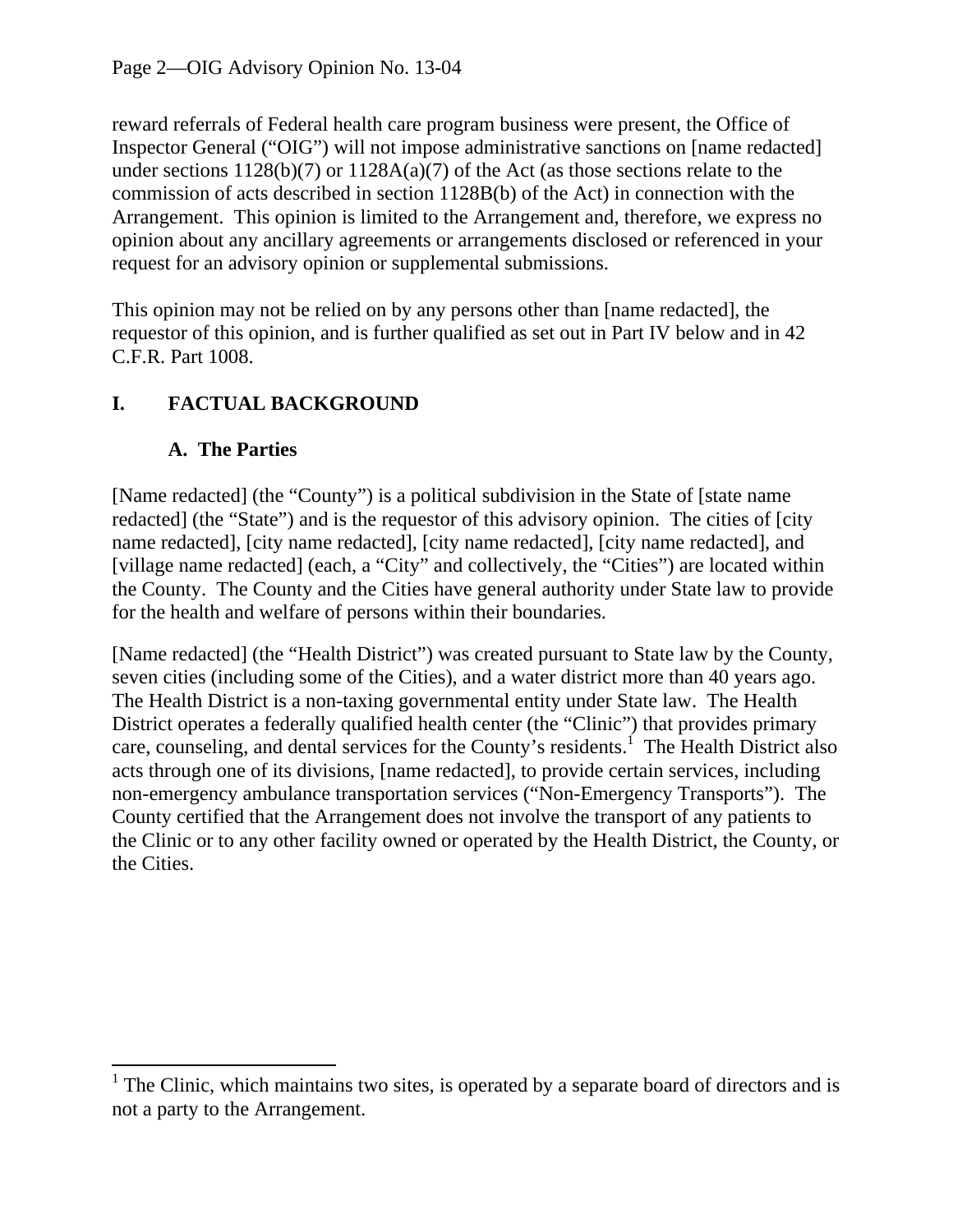#### **B. The Arrangement**

The Arrangement is set forth in an interlocal agreement for Non-Emergency Transports to which the County, the Cities, and the Health District are parties.<sup>2</sup> Under the Arrangement, the County and the Cities have granted the Health District the exclusive right to provide Non-Emergency Transports within their respective boundaries.<sup>3</sup> The Health District bears the initial costs of providing the Non-Emergency Transports and bills Federal health care programs and other payers for these services, as appropriate.<sup>4</sup> At the end of each fiscal year, the Health District determines whether the Non-Emergency Transports resulted in net losses or net profits. The Health District pays to the County any net profits, minus 10 percent for a reserve fund to cover any future net losses. Conversely, the County reimburses the Health District for any net losses (directly or through the reserve fund). Since the Arrangement began, total net losses have exceeded total net profits. The County certified that the parties entered into the Arrangement to address frequent turnover of ambulance suppliers and to ensure a stable and cost-effective means of providing the Non-Emergency Transports within the County.

 $2^2$  According to the County, the parties entered into the Arrangement pursuant to [name of State law redacted], which authorizes governmental entities to contract with one another and with agencies of the State on governmental functions in which the contracting parties are mutually interested. [Citation redacted]. The County and the Cities also have separate contracts with the Health District for the provision of emergency medical services and transports. The County certified that the contracts for emergency medical services and transports are unrelated to the Arrangement. This advisory opinion is limited to the Arrangement. We have not been asked to opine on, and express no opinion regarding, any of these other contracts or arrangements.

 $3$  The Health District has entered into agreements with private entities to provide Non-Emergency Transports when demand exceeds the Health District's capacity. We have not been asked to opine on, and express no opinion regarding, any of these contracts or arrangements.

<sup>&</sup>lt;sup>4</sup> The Health District is subject to applicable program requirements, including origin and destination requirements, when submitting claims for Non-Emergency Transports to Federal health care programs.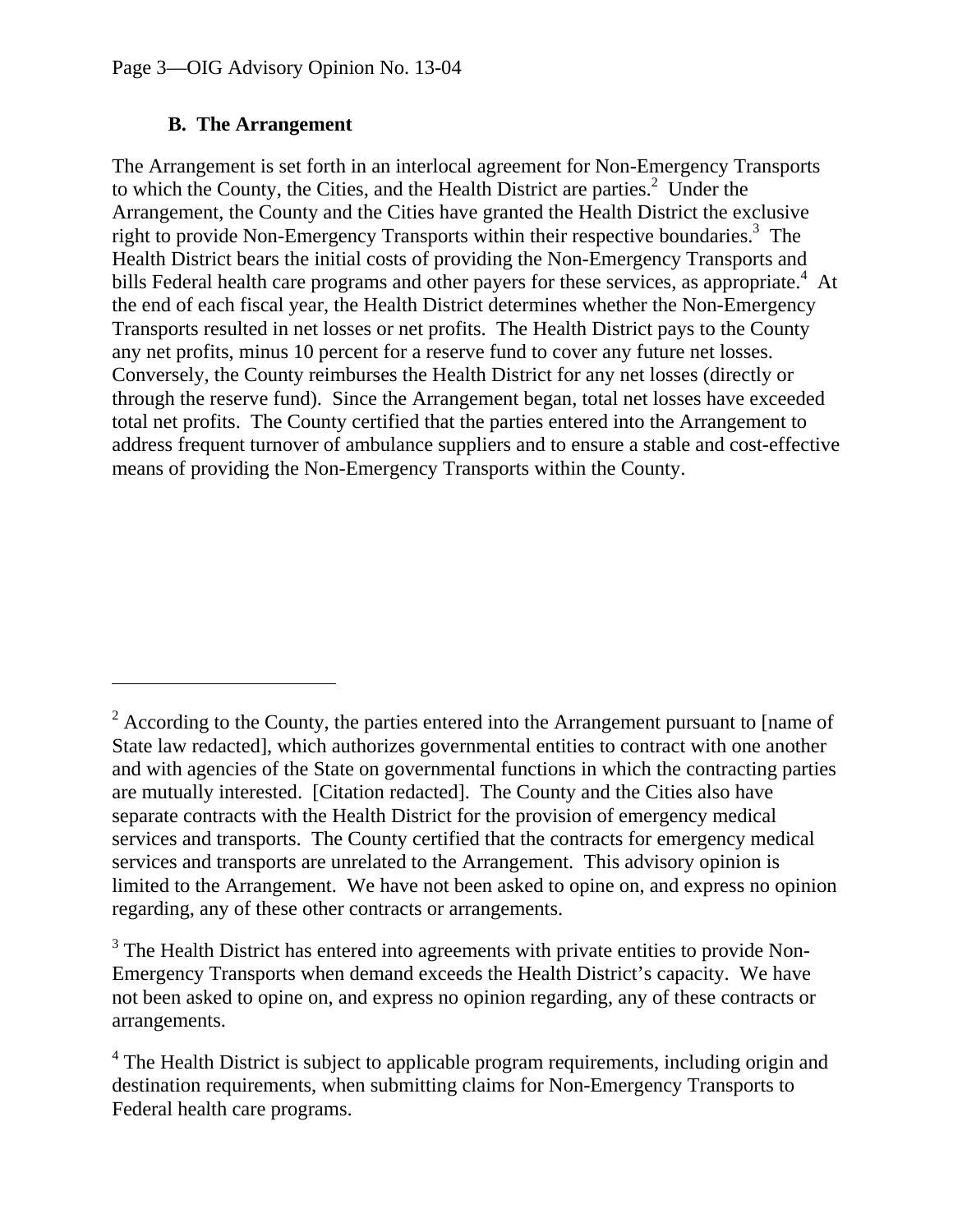## **II. LEGAL ANALYSIS**

#### **A. Law**

The anti-kickback statute makes it a criminal offense to knowingly and willfully offer, pay, solicit, or receive any remuneration to induce or reward referrals of items or services reimbursable by a Federal health care program. See section 1128B(b) of the Act. Where remuneration is paid purposefully to induce or reward referrals of items or services payable by a Federal health care program, the anti-kickback statute is violated. By its terms, the statute ascribes criminal liability to parties on both sides of an impermissible "kickback" transaction. For purposes of the anti-kickback statute, "remuneration" includes the transfer of anything of value, directly or indirectly, overtly or covertly, in cash or in kind.

The statute has been interpreted to cover any arrangement where one purpose of the remuneration was to obtain money for the referral of services or to induce further referrals. See, e.g., United States v. Borrasi, 639 F.3d 774 (7th Cir. 2011); United States v. McClatchey, 217 F.3d 823 (10th Cir. 2000); United States v. Davis, 132 F.3d 1092 (5th Cir. 1998); United States v. Kats, 871 F.2d 105 (9th Cir. 1989); United States v. Greber, 760 F.2d 68 (3d Cir. 1985), cert. denied, 474 U.S. 988 (1985). Violation of the statute constitutes a felony punishable by a maximum fine of \$25,000, imprisonment up to five years, or both. Conviction will also lead to automatic exclusion from Federal health care programs, including Medicare and Medicaid. Where a party commits an act described in section 1128B(b) of the Act, the OIG may initiate administrative proceedings to impose civil monetary penalties on such party under section 1128A(a)(7) of the Act. The OIG may also initiate administrative proceedings to exclude such party from the Federal health care programs under section 1128(b)(7) of the Act.

### **B. Analysis**

Under the Arrangement, the County and the Cities granted the Health District the exclusive right to provide Non-Emergency Transports within their respective boundaries. Although the Health District bills Federal health care programs and other payers for these services, as appropriate, the County has both the contractual right to receive any net profits from the services and the contractual obligation to reimburse the Health District for any net losses. No other remuneration passes between or among the parties under the Arrangement. There may be circumstances, depending on the intent of the parties, in which such an arrangement could violate the anti-kickback statute; however, we conclude that a number of factors present in the Arrangement mitigate the risk of Federal health care program fraud or abuse.

First, the Arrangement is part of a comprehensive regulatory plan by the County and the Cities to manage the delivery of Non-Emergency Transports within their boundaries.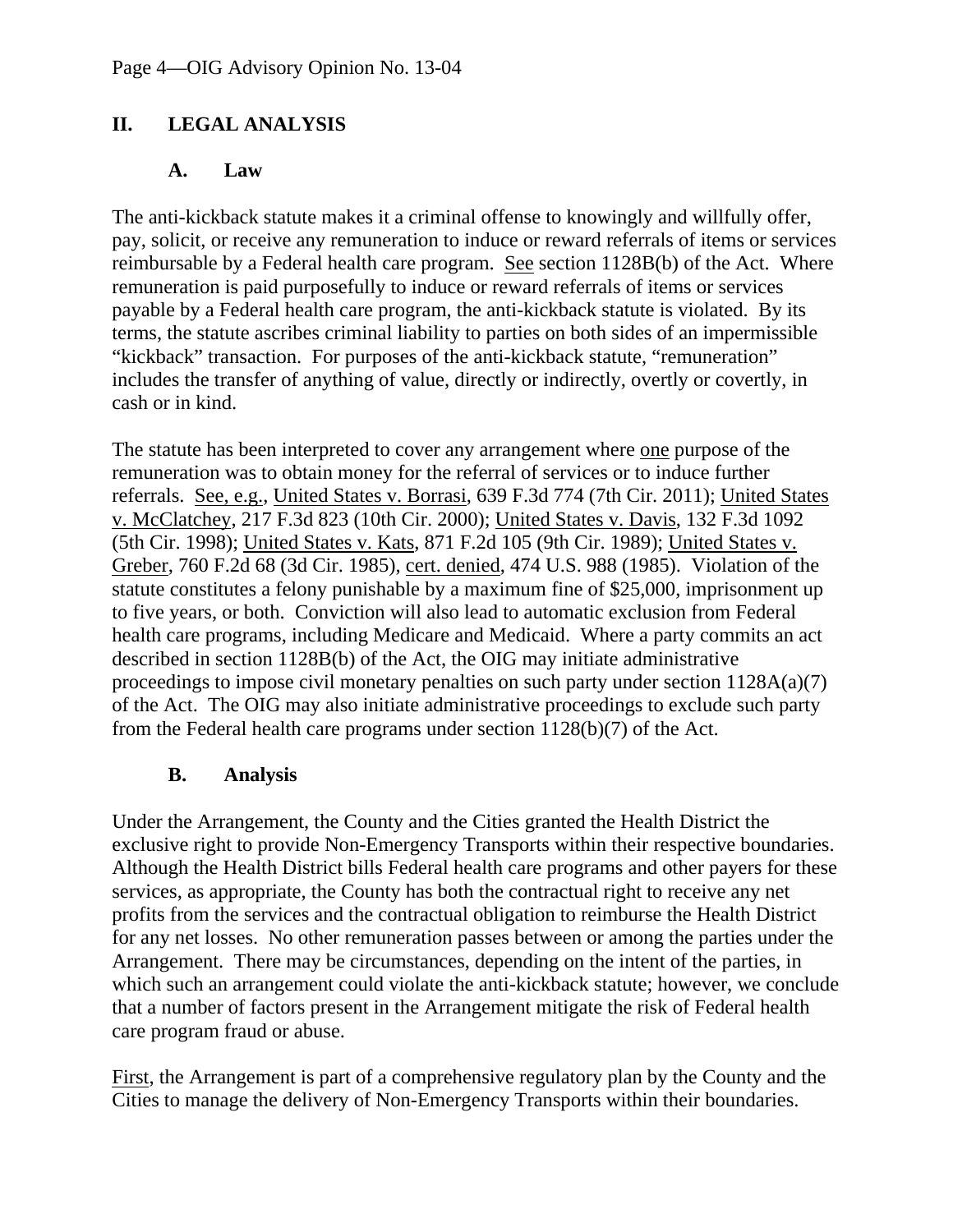The County and the Cities are all valid governmental entities that have general authority to provide for the health and welfare of persons within their boundaries. Further, State law authorizes governmental entities, such as the County and the Cities, to contract with one another and with agencies of the State on governmental functions in which the contracting parties are mutually interested. As with the exercise of any similar governmental entity power, the County and the Cities are ultimately responsible for the quality of services delivered and accountable to the public through the political process. Such governmental entities should have sufficient flexibility to organize local medical transport services in an efficient and economical manner. Moreover, the Arrangement appears to be part of a reasonable response to a history of instability resulting from frequent turnover of ambulance providers in the area.

Second, the only remuneration that the County provides to the Cities under the Arrangement is the guarantee against financial losses, in return for the benefit of any financial gain. No other remuneration changes hands. As a result, the County is not overpaying the Cities, which have granted exclusivity for Non-Emergency Transports within their boundaries.

Finally, although arrangements for Non-Emergency Transports can give rise to patient steering concerns, we believe that the risk of steering under the Arrangement is low. The relative lack of exigency in Non-Emergency Transports can create a greater opportunity to steer patients to a provider favored by the medical transport service provider. Here, however, none of the Non-Emergency Transports covered by the Arrangement will involve the transportation of any patients to the Clinic or any other facility owned or operated by the Health District, the County, or the Cities. Thus, the Arrangement does not appear to be designed to generate any revenue for any of the parties other than the revenue associated with the Non-Emergency Transports within their boundaries. Under these circumstances, therefore, the risk of patient steering is substantially limited.

In light of the totality of these factors, we conclude that the Arrangement poses minimal risk of Federal health care program fraud or abuse.

# **III. CONCLUSION**

Based on the facts certified in your request for an advisory opinion and supplemental submissions, we conclude that, although the Arrangement could potentially generate prohibited remuneration under the anti-kickback statute if the requisite intent to induce or reward referrals of Federal health care program business were present, the OIG will not impose administrative sanctions on [name redacted] under sections 1128(b)(7) or 1128A(a)(7) of the Act (as those sections relate to the commission of acts described in section 1128B(b) of the Act) in connection with the Arrangement. This opinion is limited to the Arrangement and, therefore, we express no opinion about any ancillary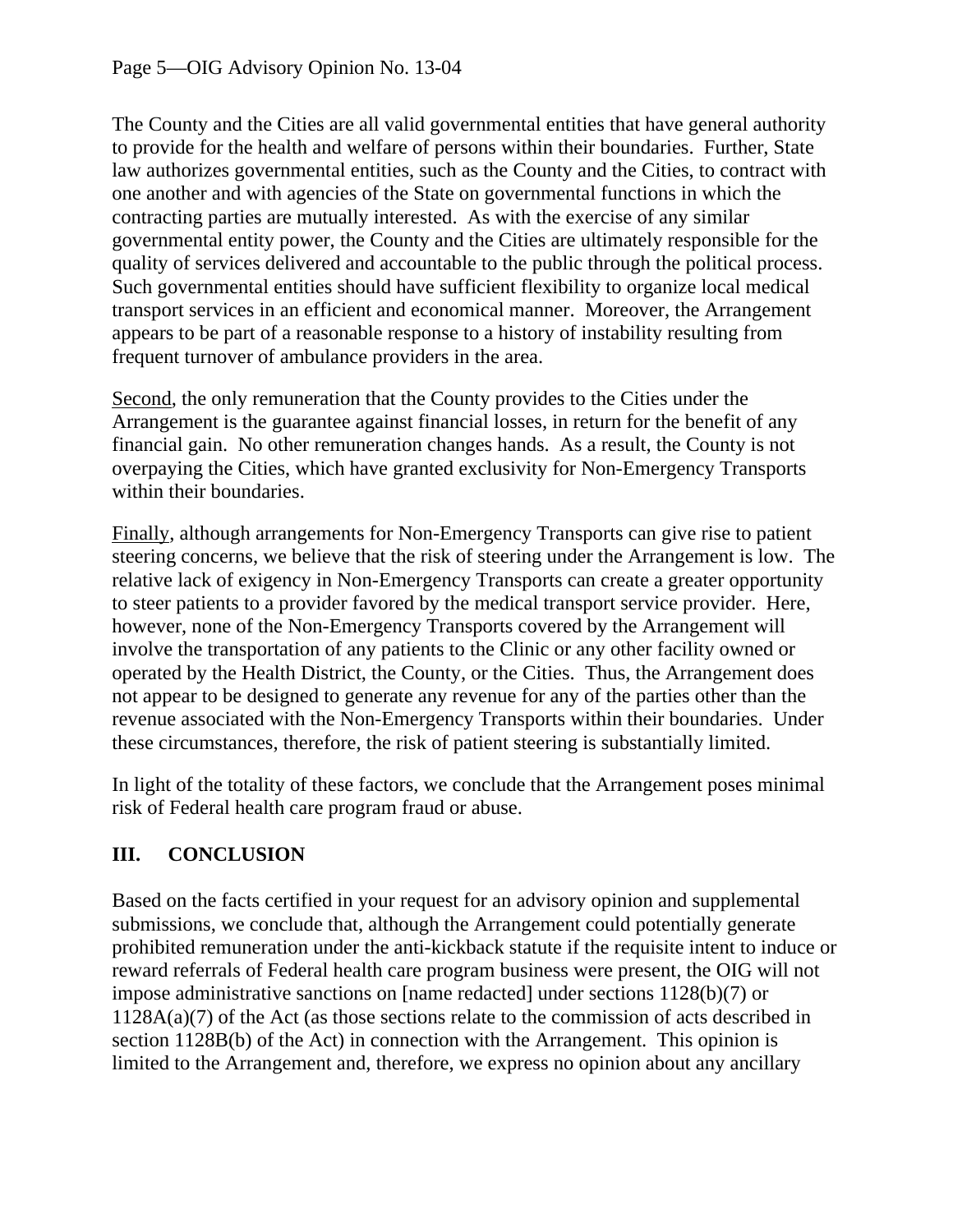agreements or arrangements disclosed or referenced in your request for an advisory opinion or supplemental submissions.

### **IV. LIMITATIONS**

The limitations applicable to this opinion include the following:

- This advisory opinion is issued only to [name redacted], the requestor of this opinion. This advisory opinion has no application to, and cannot be relied upon by, any other individual or entity.
- This advisory opinion may not be introduced into evidence by a person or entity other than [name redacted] to prove that the person or entity did not violate the provisions of sections 1128, 1128A, or 1128B of the Act or any other law.
- This advisory opinion is applicable only to the statutory provisions specifically noted above. No opinion is expressed or implied herein with respect to the application of any other Federal, state, or local statute, rule, regulation, ordinance, or other law that may be applicable to the Arrangement, including, without limitation, the physician self-referral law, section 1877 of the Act (or that provision's application to the Medicaid program at section 1903(s) of the Act).
- This advisory opinion will not bind or obligate any agency other than the U.S. Department of Health and Human Services.
- This advisory opinion is limited in scope to the specific arrangement described in this letter and has no applicability to other arrangements, even those which appear similar in nature or scope.
- No opinion is expressed herein regarding the liability of any party under the False Claims Act or other legal authorities for any improper billing, claims submission, cost reporting, or related conduct.

This opinion is also subject to any additional limitations set forth at 42 C.F.R. Part 1008.

The OIG will not proceed against [name redacted] with respect to any action that is part of the Arrangement taken in good faith reliance upon this advisory opinion, as long as all of the material facts have been fully, completely, and accurately presented, and the Arrangement in practice comports with the information provided. The OIG reserves the right to reconsider the questions and issues raised in this advisory opinion and, where the